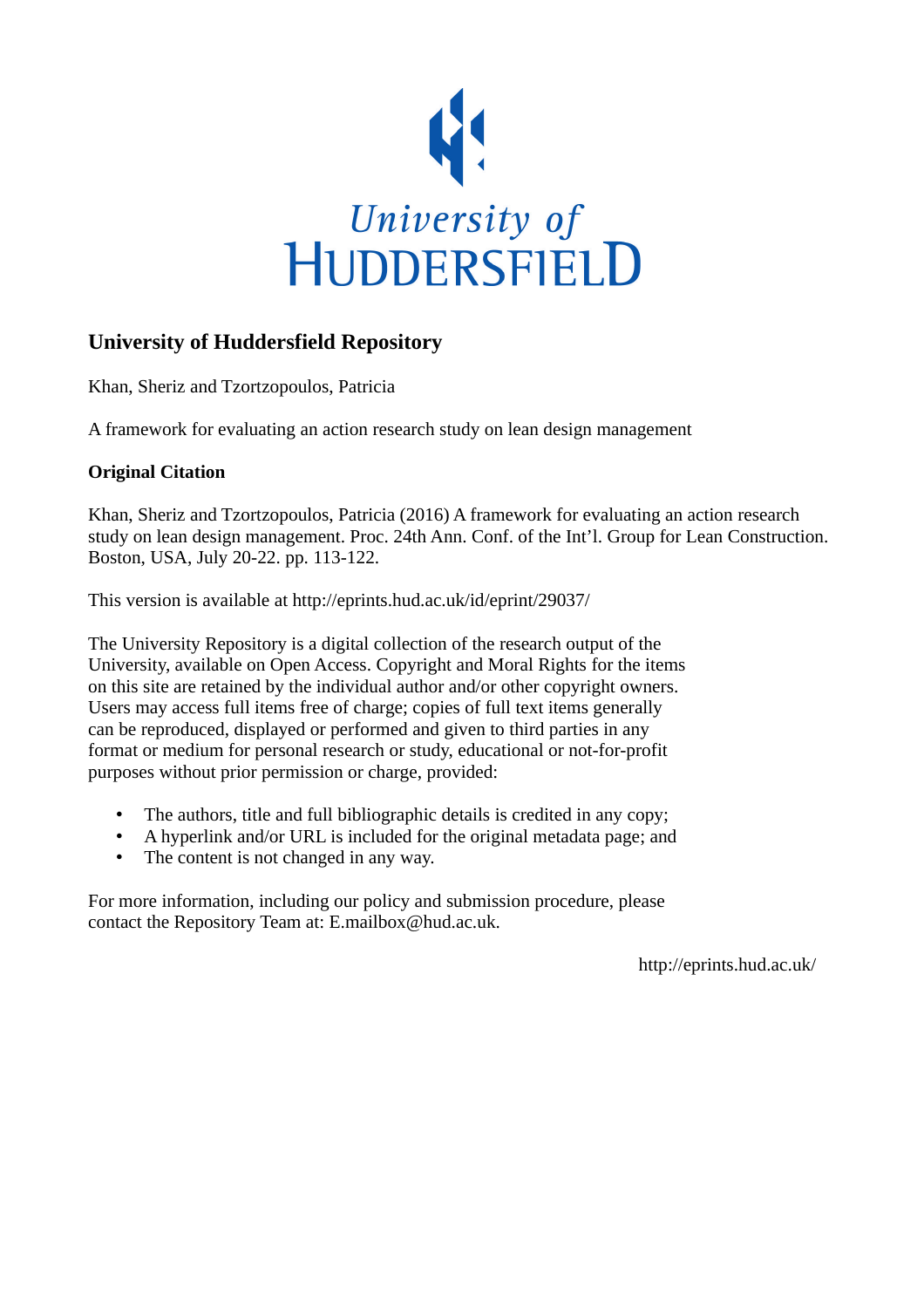Khan, S. and Tzortzopoulos, P., 2016. An evaluation framework for an action research study on lean design management. In: *Proc. 24th Ann. Conf. of the Int'l. Group for Lean Construction*. Boston, USA, sect.1pp. 113-122, available at [www.iglc.net](http://www.iglc.net/)

# **A FRAMEWORK FOR EVALUATING AN ACTION RESEARCH STUDY ON LEAN DESIGN MANAGEMENT**

#### **Sheriz Khan<sup>1</sup> and Patricia Tzortzopoulos<sup>2</sup>**

# **ABSTRACT**

There is no convention for evaluating action research (AR), and the one commonly used for evaluating research in general was deemed unsuitable for evaluating a postgraduate AR study on lean design management conducted by the researchers. The purpose of this paper is to present the framework developed by the researchers for evaluating the AR study, using criteria that are different from those traditionally used to evaluate research. It is hoped that this paper will contribute to lean construction research (LC) by highlighting the importance of using AR to measure the efficacy of LC production systems in their intended context of application and by letting future LC researchers know that they can develop their own criteria for evaluating their research rather than use generic criteria that may not be suitable.

# **KEYWORDS**

l

Action research, LPS WWP, rigor, relevance

# **INTRODUCTION**

*Validity*, *reliability* and *generalizability* are criteria commonly used to evaluate both quantitative (positivist) research and qualitative (interpretive) research. However, these criteria were developed by quantitative researchers to test the methodological rigor of quantitative research and have been used as the basis for criticizing qualitative research, especially case study research and AR, as lacking rigor and containing bias because of the subjective nature of data collection and analysis employed (Robson, 2002; Yin, 2009). AR has been criticized for its lack of rigor by applying quantitative criteria for rigor: rigor can be compromised if quantitative criteria are applied too rigidly to AR (Dick, 2014). This has raised concerns among qualitative researchers about the practicality of using quantitative criteria to evaluate qualitative research, so much so that there is a growing literature in qualitative research in general and AR in particular that encourages the use of

<sup>&</sup>lt;sup>1</sup> PhD Candidate, School of Art, Design and Architecture, Department of Architecture and 3D Design, University of Huddersfield, Queen Street Studios, Queensgate, Huddersfield, HD1 3DH, England, United Kingdom. Telephone +1 (321) 674-0309, [sherizkhan@yahoo.com](mailto:sherizkhan@yahoo.com) 

<sup>&</sup>lt;sup>2</sup> Professor, School of Art, Design and Architecture, Department of Architecture and 3D Design, University of Huddersfield, Queen Street Studios, Queensgate, Huddersfield HD1 3DH, England , United Kingdom. Fax: (+44) 01484 472440[, p.tzortzopoulos@hud.ac.uk](mailto:p.tzortzopoulos@hud.ac.uk)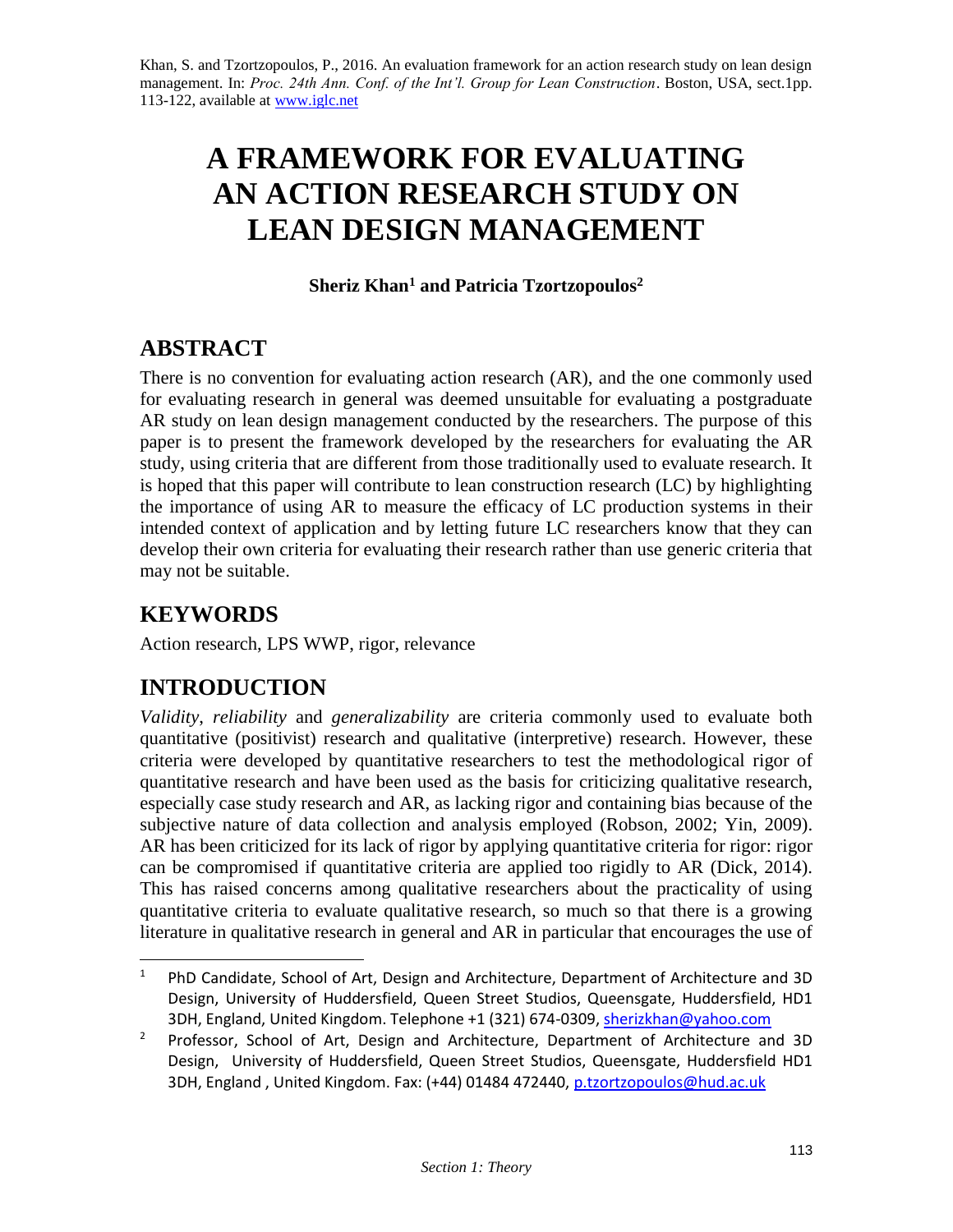criteria other than those used in quantitative research (Dick, 2014). Some qualitative researchers (e.g., Lincoln, 1995; Remenyi et al., 1998; Golafshani, 2003) are content with simply redefining the quantitative criteria for qualitative research, while others  $(e.g.,)$ Miles and Huberman, 1994; Reason and Bradbury, 2008; Coghlan and Brannick, 2010) have proposed different criteria for evaluating AR. The researchers considered the practical relevance of their AR study more important than its methodological rigor so, in the absence of a convention for evaluating AR, they developed their own framework for evaluating the AR study, based on its practical relevance. Before presenting the evaluation framework, AR as adopted in the AR study will be defined, the AR study will be outlined, and a strategy used by the researchers to achieve rigor and minimize bias in the AR study will be discussed.

# **ACTION RESEARCH**

AR is a strategy for implementing and evaluating an existing solution to a practical problem in its organizational context, with the knowledge acquired from the implementation and evaluation used to make recommendations for future application of the solution (Iivari and Venable 2009). It is an approach to research which is based on collaborative problem-solving relationship between researcher(s) and practitioners, which aims at both managing change and creating new knowledge (Coghlan and Davis, 2006). Researchers who adopt AR are likely to be practitioners who wish to improve understanding of their practice or more likely to be academics who have been invited into an organization by decision-makers aware of a problem requiring AR but lacking the requisite methodological knowledge to conduct it (Argyris and Schön, 1998; O'Brien, 2001). AR is a flexible cyclical process which allows action (change, improvement) and research (understanding, knowledge) to be achieved at the same time (Dick, 2002). Lewin (1946) is credited with pioneering AR which he portrayed as a spiral of learning steps consisting of planning action, taking action, evaluating action and amending the plan based on what was learned. The iteration within the AR spiral enables action and research to be built up cumulatively: through trial and error, both action and research can be pursued until achieved (Dick, 2014).

#### **THE ACTION RESEARCH STUDY**

Using AR the researchers facilitated the implementation of LPS WWP during the design development phase of two building design projects and together with the design practitioners evaluated its effects on planning reliability and workflow variability. The AR study was carried out at two AE firms in Florida. The descriptions of the projects studied are summarized in Table 1. The hotel design team consisted of a project manager, an architect, two intern architects (IAs), a structural engineer, a mechanical engineer, an electrical engineer, a plumbing engineer, four engineers-in-training (EITs), a BIM manager, and six BIM technicians. The apartment design team consisted of a project manager, the architect, an IA, a structural engineer, an MEP (mechanical-electricalplumbing) engineer, three EITs, a BIM manager, and five BIM technicians. The design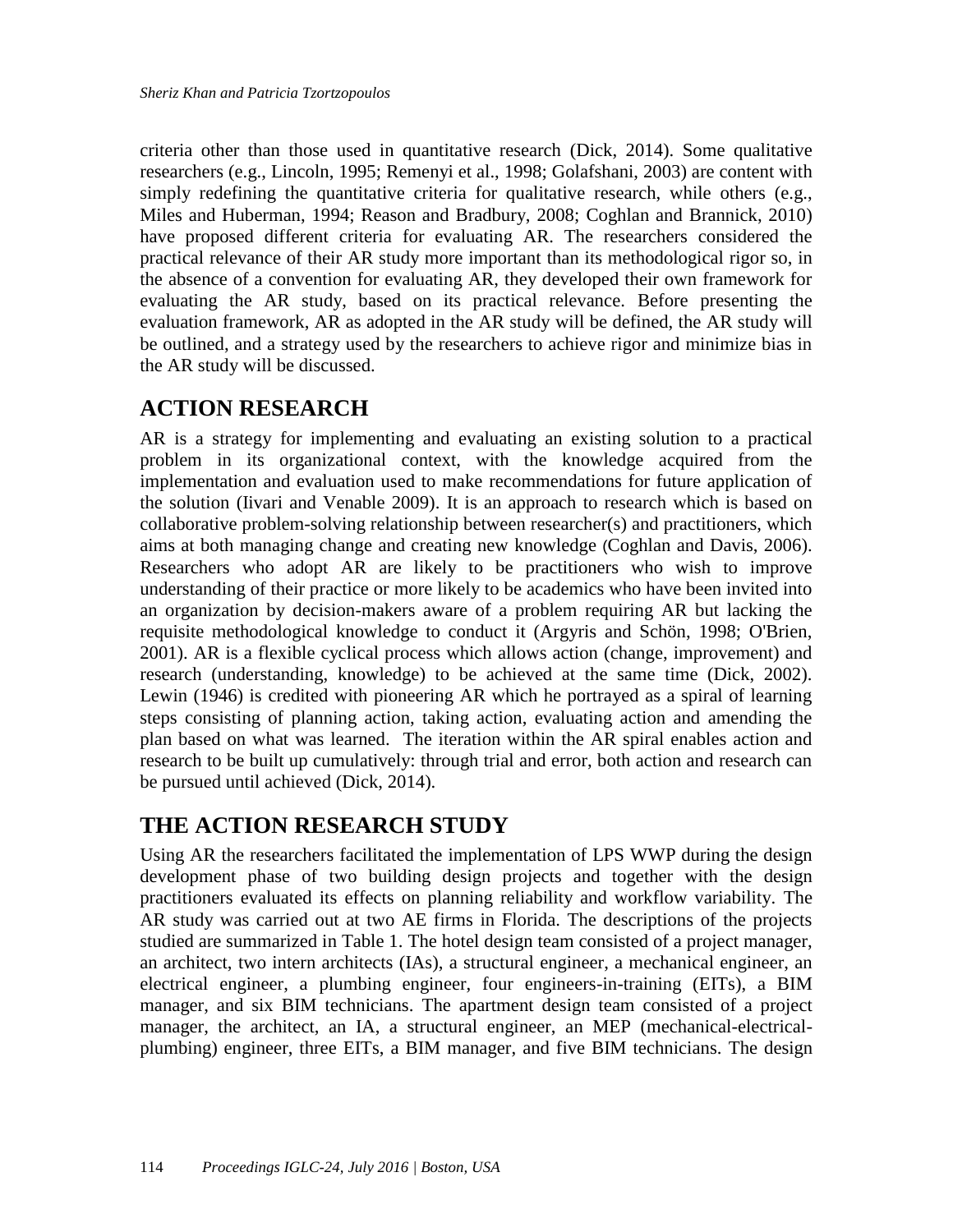development phase of the hotel project began 6 May 2013 and ended on 23 August 2013; for the apartment project, it began on 8 July and ended on 25 October 2013.

| Project   | Location            | <b>Floors</b> | Size                 | <b>Construction Cost</b> | Design Phase       | Duration |
|-----------|---------------------|---------------|----------------------|--------------------------|--------------------|----------|
| Hotel     | Melbourne Beach, FL |               | 14.865m <sup>2</sup> | \$23.94 million          | Design development | 16 weeks |
| Apartment | Sebastian, FL       | 6             | 8.919m <sup>2</sup>  | \$13.60 million          | Design development | 16 weeks |

Table 1: Summary of the projects in the AR study

The AR study was divided into two studies: a four-week exploratory study to assess the current design planning practice and design planning reliability, followed by a twelveweek action study aimed at increasing design planning reliability and reducing workflow variability. The exploratory study revealed that top-down, push planning was being practiced in both projects: a design management team, met for an hour or two on Friday mornings, agreed on the design tasks on a master schedule that *should* be performed in the coming week and, without making sure that they *could* be done, *push* them down with instructions and/or sketches to the BIM technicians to create models and generate drawings from them and to the IAs and EITs to research and prepare technical specifications. The IAs, EITs and BIM technicians were left out of the weekly task planning (WTP) process. The average Percent Plan Complete (PPC) over the four-week exploratory study period was 73.1 for the hotel project and 72.3 for the apartment project. This low planning reliability was a cause of high workflow variability.

By itself, push planning is not an effective approach to task scheduling. However, it is necessary in building design, and failure to supplement it with pull planning essentially deprives building designers of a technique for producing desired results (Ballard, 1999). The researchers therefore recommended that the traditional WTP (push planning) be supplemented with LPS WWP (pull planning) during the final twelve weeks of the design development phase. As a result, the entire design team met in the firm's conference room each Friday afternoon to participate in the design planning process and make commitment to finish the tasks on the master schedule that were to be performed in the coming week by agreed dates. Tasks were decomposed into smaller, doable assignments. Assignments that should be performed but which were hampered by incomplete prerequisites or unresolved constraints were not scheduled. No assignment was scheduled unless an agreement was reached on who was responsible for timely prerequisite handover and who will perform the assignment and by when. If it was determined that more manpower or other resources would be needed to complete a task on the master schedule by a certain time, then more manpower or other resources would be allocated to that task. PPCs and FRAs (failure reason analyses) played an important role in the LPS WWP implementation and evaluation process.

The AR study took the form of a spiral of steps, signifying the cyclical, iterative and recursive nature of AR (see Figure 1), starting with the four-week exploratory study in which deficiencies in the current design planning practice were identified and remedial actions were planned, followed by the action study in which the researchers and the practitioners engaged in twelve weekly action research cycles of planning, implementing,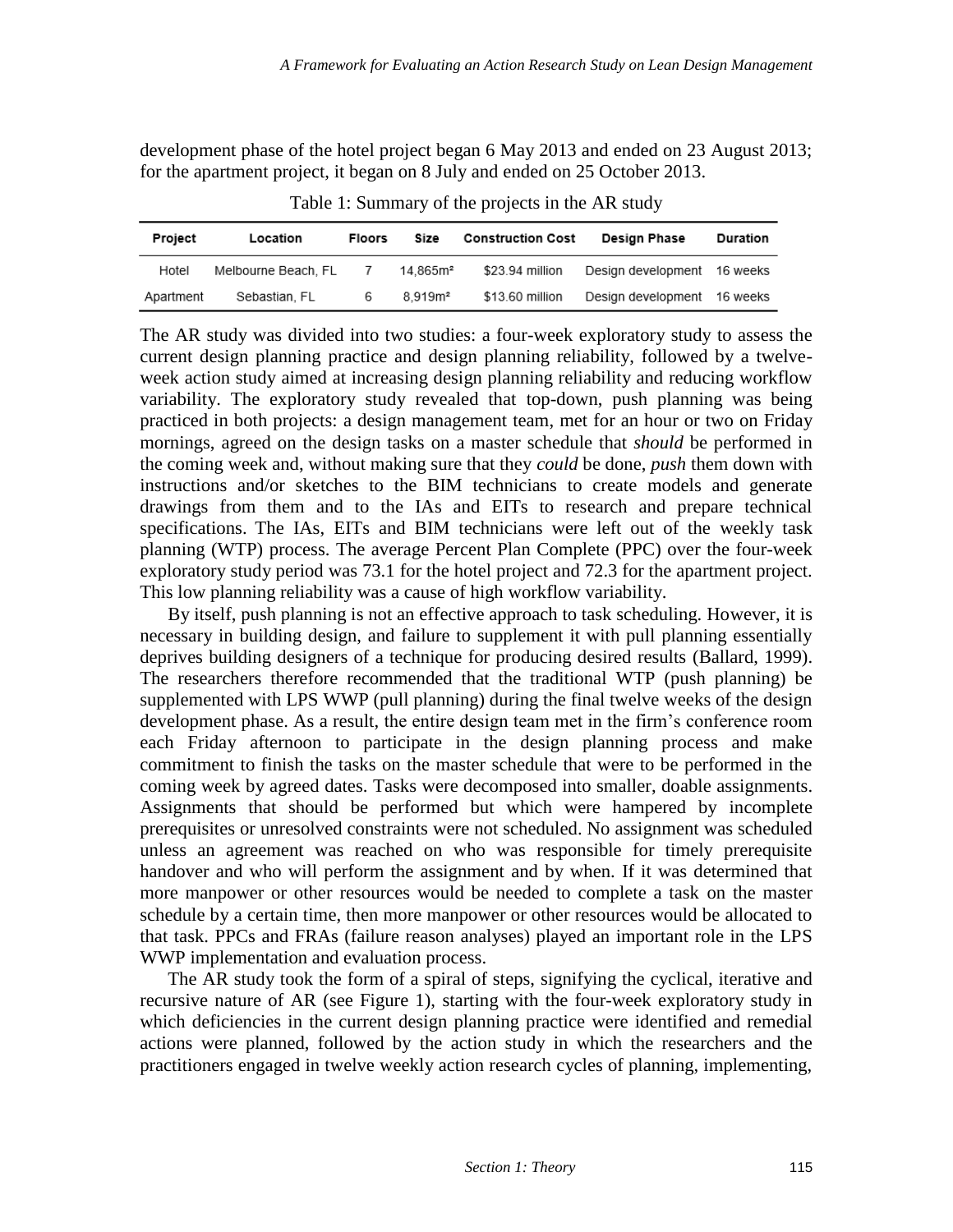monitoring and evaluating LPS WWP, aiming to improve each cycle of implementation by applying the lessons learned and avoiding the mistakes made in the previous cycle. The cyclic process was repeated until a sufficient understanding of and actionable solution for the workflow variability problem was achieved. The general goal was to create a simple, practical, repeatable process of iterative learning, evaluation and improvement that would lead to increasingly better results for the practitioners. So, at the heart of each cycle was learning through critical evaluation, i.e., changing patterns of thinking and action that were well established in two groups of practitioners. The idea of the learning cycle is also common to Kolb's (1984) experiential learning cycle and Deming's (1986) quality cycle (Plan-Do-Study-Act or PDSA) which drew upon Shewhart and Deming's (1939) Plan-Do-Check-Act (PDCA) cycle.



Figure 1: The AR study depicted as a cyclical learning process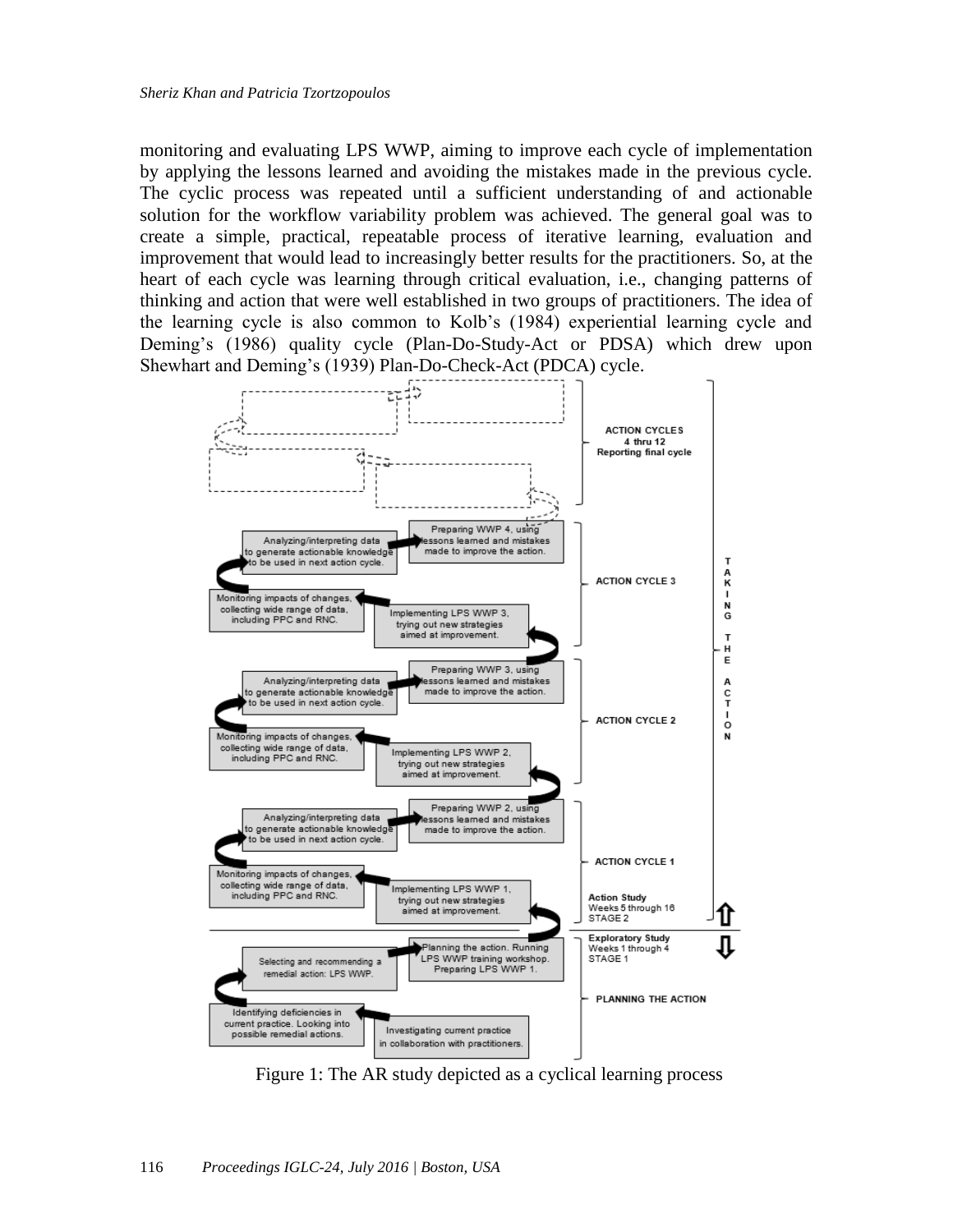#### **PPC MEASURES BEFORE AND AFTER LPS WWP IMPLEMENTATION**

PPC measures served as a tangible incentive for the project teams to improve the predictability and reliability of the LPS weekly work plans and provided empirical evidence of the effectiveness of LPS WWP as a design planning and control tool. As shown in Figures 2 and 3, in both design projects, LPS WWP PPCs were higher than traditional WTP PPCs. There was 12% rise in average overall PPCs in the hotel design project and a 14% rise in average overall PPCs in the apartment design project, suggesting that there was an increase in planning reliability and thus reduction in workflow variability during the LPS WWP implementations. The hotel design development phase finished three days ahead of schedule, and the apartment design development phase finished two days ahead of schedule, which amounted to a 2.50% and a 3.75% increase in production cost efficiency, respectively, in this phase of the design projects.



Figure 2: Hotel design project--PPCs before and after implementing LPS WWP



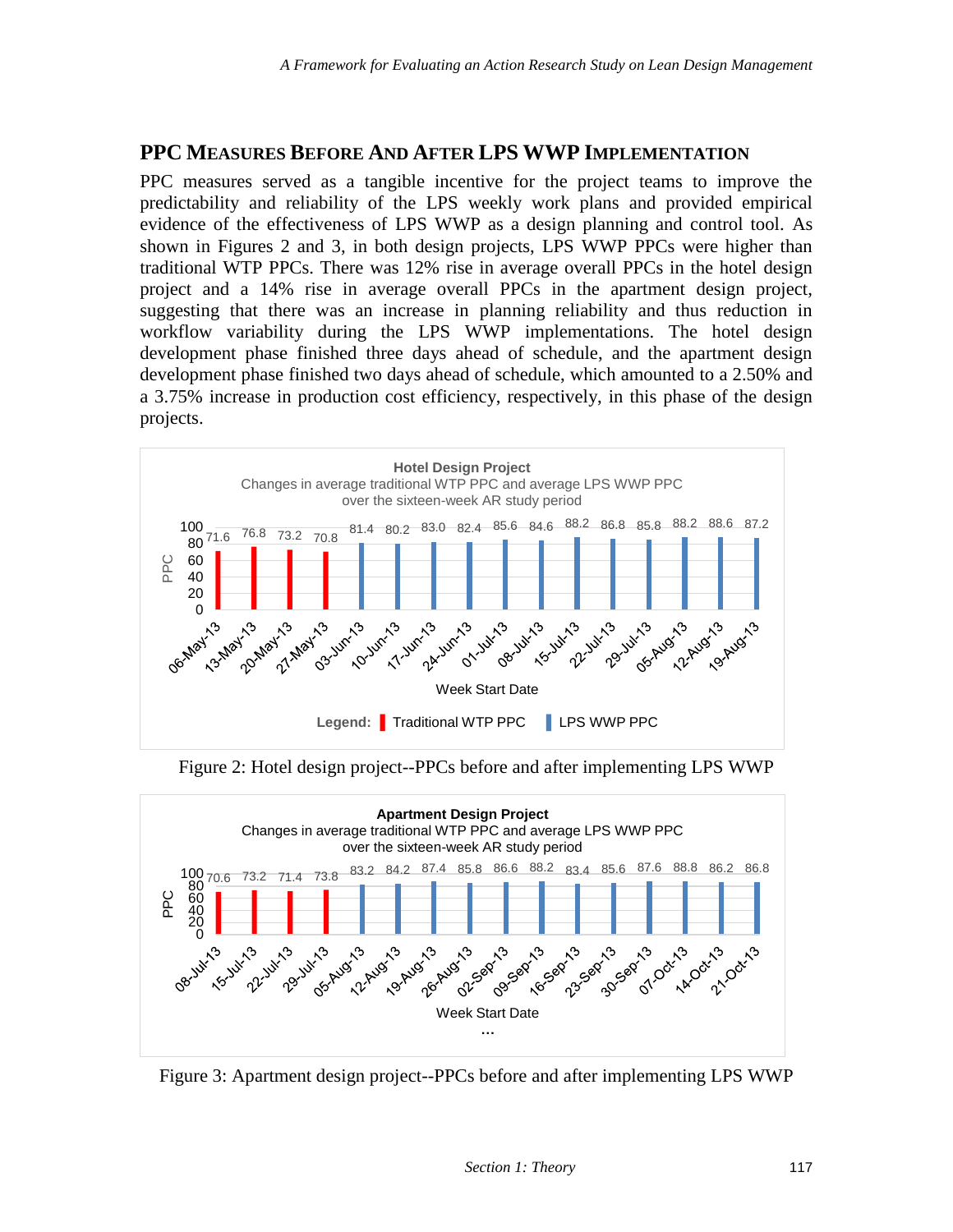#### **FAILURE REASON ANALYSES**

A key feature of the continuous improvement process was the study of the reasons why assignments promised in the weekly work plans to be completed by a certain time were not completed by that time. FRAs were conducted to help improve each weekly cycle of LPS WWP implementation. This involved analyzing the causes of failure to complete daily assignments, thus facilitating learning from mistakes and helping to prevent those mistakes from happening again. The four main reasons for non-completion of assignments are shown in Table 2.

|                                | <b>Project</b> |                   |                    |            |  |
|--------------------------------|----------------|-------------------|--------------------|------------|--|
| Reason                         | Hotel          |                   | Apartment          |            |  |
|                                | Occurrences    | <b>Percentage</b> | <b>Occurrences</b> | Percentage |  |
| Waiting for prerequisite work  | 22             | 36%               | 20                 | 38%        |  |
| Insufficient input information | 19             | 31%               | 13                 | 25%        |  |
| Underestimation of time        | 17             | 28%               | 16                 | 31%        |  |
| Rework                         | 3              | 5%                | 3                  | 6%         |  |

Table 2: Number and percentage of occurrences of non-completion of assignments

# **ACHIEVING RIGOR/MINIMIZING BIAS IN THE AR STUDY**

*Validity*, i.e., the accuracy of scientific findings, fit well with quantitative research, but the concept of *validity* is inappropriate for the qualitative part of an action research study, which relies on subjective interpretation of qualitative data collected in complex, uncertain and unpredictable systems (Dick, 2014). When quantitative methods are used in AR, as in the AR study, in which PPC measures were collected and a questionnaire survey was conducted, the quantitative concept of *reliability*—consistency and repeatability of the results over time—can apply to that part of the research, and conventional means of achieving reliability can be used (Dick, 2014). In some forms of AR, reliability and validity are achievable if they are applied less rigidly than traditionally applied (Dick, 2014). Furthermore, it is expected that all good scientific research should in some way or other be generalizable (Dick, 2014). In the strict sense of the term, *generalizability* can apply to the quantitative part of the AR study. However, to the extent that the practitioners in the two design projects and design practitioners elsewhere can use the new understanding of the research problem in similar situations or similar projects, *generalizability* is possible, and a contribution to knowledge can be claimed (Dick, 2014).

The AR study was designed to achieve rigor through data triangulation, i.e., convergence of evidence from different sources (see Figure 4): data was collected from the thirty-three practitioners, using multiple data collection techniques, including participatory and non-participatory observations, semi-structured and follow-up interviews, closed and open-ended questionnaires, individual and group discussions, and document reviews. Rigor was also achieved through methodological triangulation, i.e., convergence of evidence from different methods—quantitative and qualitative, aimed at corroborating the same facts. Methodological triangulation was be achieved through the use of both quantitative and qualitative data collection techniques. Using multiple sources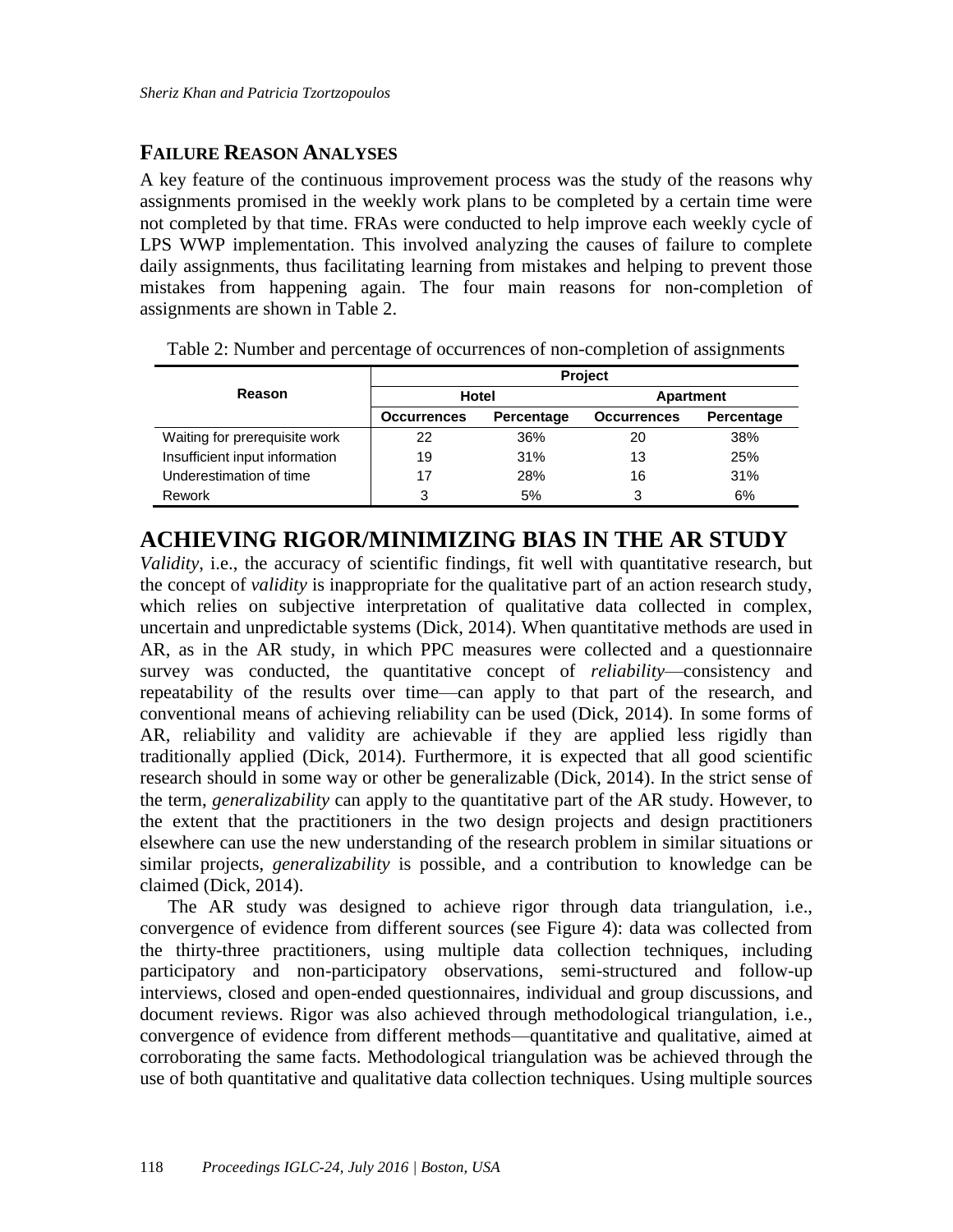of data and combining methods, as well as multiple projects, strengthened the AR study (Patton, 1990). Active involvement in AR can increase researcher bias; however, triangulation may help to reduce it (Robson 2002). Practitioner participation in the evaluation of the AR study also helped to reduce researcher bias.



Figure 4: Data triangulation through convergence of multiple sources of evidence

Lastly, the cyclic process of planning, implementing, monitoring and critically evaluating LPS WWP helped the researchers and the practitioners to refine the action strategy as they learned more about their situation. The unfolding nature of the cyclical learning process contributed to the rigor of the research: the early cycles helped the researchers and the practitioners decide how to conduct the later cycles; and, in the later cycles, the interpretations developed in the early cycles were tested and challenged and refined.

# **THE EVALUATION FRAMEWORK**

Continuous, internal evaluation is at the core of AR. As mentioned earlier, the two action studies consisted of a series of informal evaluations of LPS WWP in action. The goal was to continually refine the implementation of LPS WWP in light of the understanding developed in each earlier cycle in order to increase planning reliability and reduce workflow variability.

There is no formal framework for evaluating AR. However, criteria for evaluating AR were found in one or two places in the AR literature. Coghlan and Brannick (2010), for example, proposed following criteria for evaluating AR:

- 1. Correctness of the original diagnosis
- 2. Correctness of the action taken
- 3. Correctness of the way the action was taken

And Reason and Bradbury (2008) proposed what amounts to a checklist for quality in the form of a number of questions an action researcher can ask:

- 1. Did the research reflect cooperation between the researchers and the design practitioners?
- 2. Did the research enable actions guided by iterative evaluation as part of the process of change and improvement in the existing practice?
- 3. Did the research advance your practical and experiential knowledge?
- 4. Did the research engage in significant work?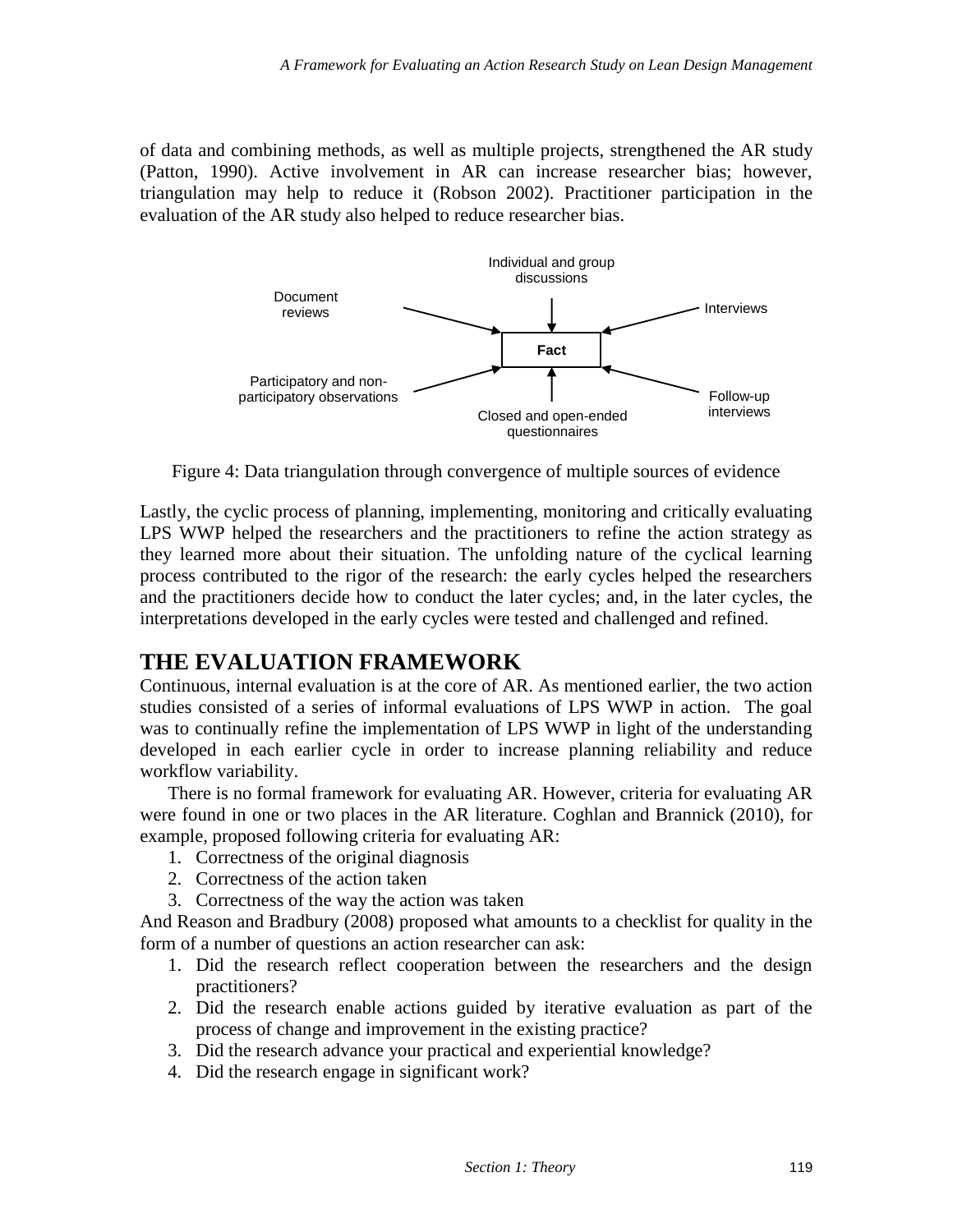5. Did the research result in new and enduring changes?

The criteria proposed by Coghlan and Brannick (2010), the checklist by Reason and Bradbury (2008) and concepts by March and Smith (1995), Kagiolglou et al. (1998), Smith and Morrow (1999), Bresnen and Marshall (2001), Cooper (2001), Tzortzopoulos (2004), and Brady et al. (2013) were used to develop a framework to evaluate the AR study that focused on evaluating its practical relevance. The framework was organized in three hierarchical levels: criteria, attributes and attribute definitions (see Table 3). The attribute definitions and the checklist proposed by Reason and Bradbury (2008) were used to design a questionnaire aimed at obtaining a comprehensive evaluation of the AR study by the researchers and the practitioners.

| <b>Criteria</b>      | <b>Attributes</b> | <b>Attribute definitions</b>                                    |
|----------------------|-------------------|-----------------------------------------------------------------|
|                      | Diagnosis         | Accuracy of the original findings                               |
| <b>Correctness</b>   | Treatment         | Suitability of the action taken                                 |
|                      | Execution         | Conformity to the technique used for taking the action          |
|                      | Applicability     | Appropriateness of the action for the situation                 |
| <b>Usefulness</b>    | Practicality      | Ease of use of the action in terms of simplicity and clarity    |
|                      | Flexibility       | Adaptability of the action to the current practice              |
|                      | Efficacy          | Ability of the action to achieve the intended results           |
| <b>Effectiveness</b> | Measurability     | Ability of the action to be quantified                          |
|                      | Acceptability     | Ability of the action to inspire trust in its value to practice |

Table 3: Framework for evaluating usefulness and effectiveness of the actions

#### **THE QUESTIONNAIRE**

The questionnaire contained twenty closed questions, which were used to evaluate the correctness, usefulness and effectiveness of both the action and the research, and two open-ended questions, one for the practitioners to compare the design planning practice before and after LPS WWP was implemented and the other to find out what they considered to be the key drivers of and barriers to the adoption of LPS WWP in their firm. The closed questions were set up to be answered using a 1-to-5 Likert response scale, with *Strongly Agree* on one end and *Strongly Disagree* on the other end, and *Neither Agree nor Disagree* in the middle. The closed questions each began with *To what extent do you agree or disagree with the following statement?* followed by a statement (see Table 4).

Table 4: Statements in the questionnaire

- 1. The researcher's diagnosis of the problems associated with the traditional weekly task planning was accurate.
- 2. Supplementing traditional weekly task planning with LPS weekly work planning was the right action to take.
- 3. Traditional weekly task planning was properly supplemented with LPS weekly work planning using action research.
- 4. LPS weekly work planning was appropriate for the change needed in the design planning practice.
- 5. In terms of simplicity and clarity, LPS weekly work planning was easy to implement.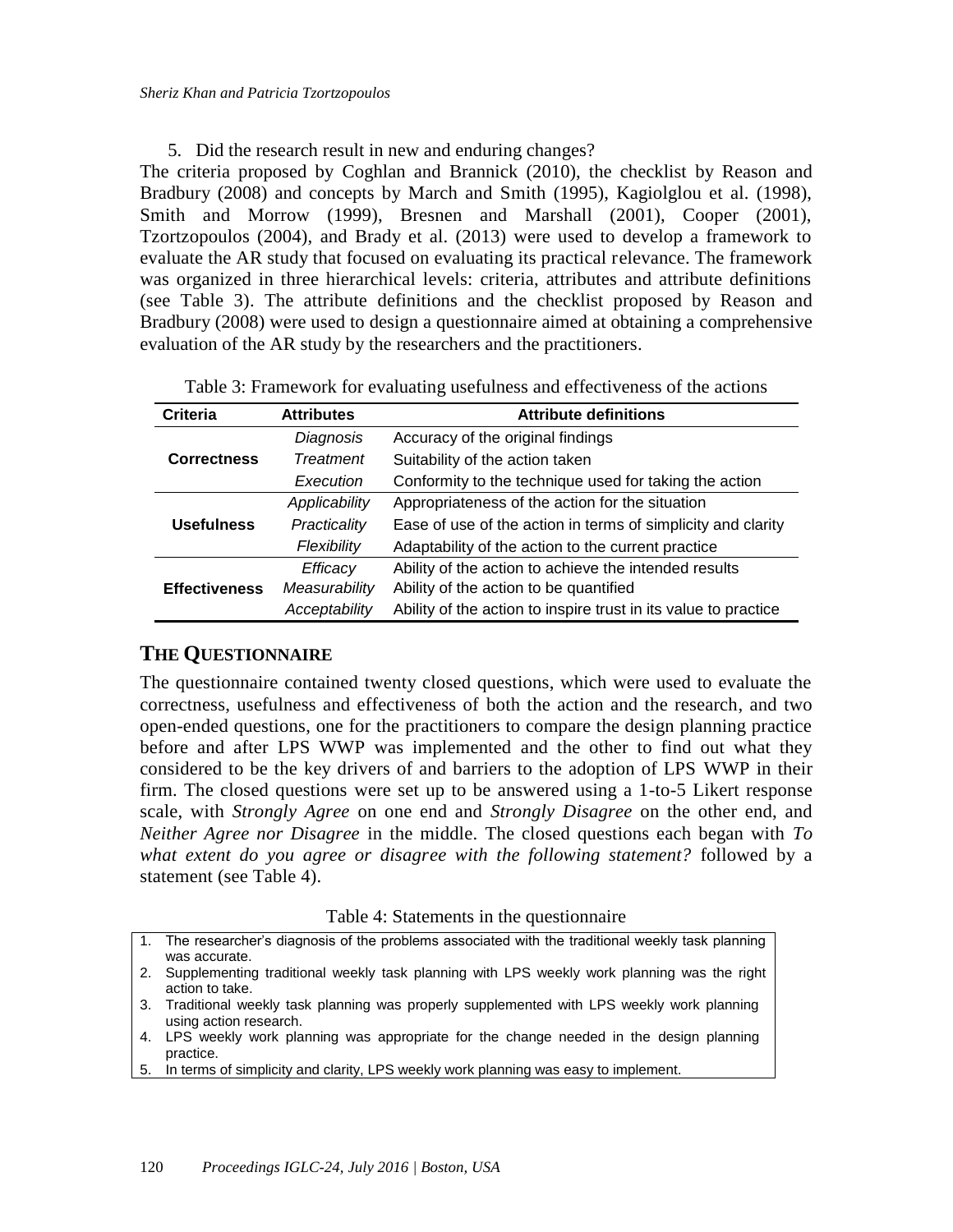- 6. LPS weekly work planning was adaptable to traditional task weekly planning.
- 7. Collaborative production planning, task decomposition, make-ready planning, assignment completion commitment, PPC measurements and FRAs analyses introduced by LPS weekly work planning resulted in an increase in planning reliability and thus a reduction in workflow variability.
- 8. The increase in planning reliability and reduction in workflow variability resulting from supplementing traditional weekly task planning with LPS weekly work planning could be measured accurately.
- 9. The increase in planning reliability and reduction in workflow variability after traditional weekly task planning was supplemented with LPS weekly work planning has convinced you of the value to design planning practice of supplementing traditional weekly task planning with LPS weekly work planning.
- 10. LPS weekly work planning provided the workflow control mechanism that traditional weekly task planning lacked and that rendered it inadequate for the complex design project.
- 11. The action research strategy was correct, useful and effective with regard to allowing the researchers and practitioners to collaborate in systematic investigations, seeking practical solutions to workflow problems.
- 12. The action research strategy was correct, useful and effective with regard to enabling the researcher to influence practice directly instead of simply being an observer passively collecting data.
- 13. The action research strategy was correct, useful and effective with regard to encouraging meaningful discussions and hence a better understanding among all concerned of the practices of your firm and the problems in the project that was studied.
- 14. The action research strategy was correct, useful and effective with regard to permitting the practitioners to contribute effectively, ensuring that all information from target groups and individuals was obtained.
- 15. The action research strategy was correct, useful and effective with regard to allowing the researcher to diagnose and help solve design planning problems and design workflow problems during the design development phase of the building design project that was studied.
- 16. The action research strategy was correct, useful and effective with regard to fostering cooperation between the researcher and the practitioners.
- 17. The action research strategy was correct, useful and effective with regard to encouraging actions to be taken that were guided by iterative evaluation as part of the process of change in the existing design planning practice and improvement in design workflow.
- 18. The action research strategy was correct, useful and effective with regard to enabling actions that advanced your practical and experiential knowledge.
- 19. The action research strategy was correct, useful and effective with regard to facilitating the conduct of significant research.
- 20. The action research strategy was correct, useful and effective with regard to producing new and enduring changes to the design planning practices.

# **CONCLUSION**

Until there is a convention for evaluating AR to follow, lean construction action researchers may have to develop their own set of criteria to evaluate their research.

#### **REFERENCES**

- Argyris, C. and Schön, D. (1998). *Organizational Learning II. Theory, Method, and Practice*. New York: Addison-Wesley.
- Ballard, G. (1999). "Improving Workflow Reliability." In: *Proc. 7th. Ann. Conf. of the Int'l Group for Lean Construction*, Berkeley, California, USA. July 26-28.
- Brady, D., Tzortzopoulos, P. and Rooke, J. (2013). "The Development of an Evaluation Framework based on the Design Science Approach." In: *Proc. 21st. Ann. Conf. of the Int'l Group for Lean Construction*, Fortaleza, Brazil. July 29 –August 2.

Bresnen, M. and Marshall, N. (2001). "Understanding the Diffusion and Application of New